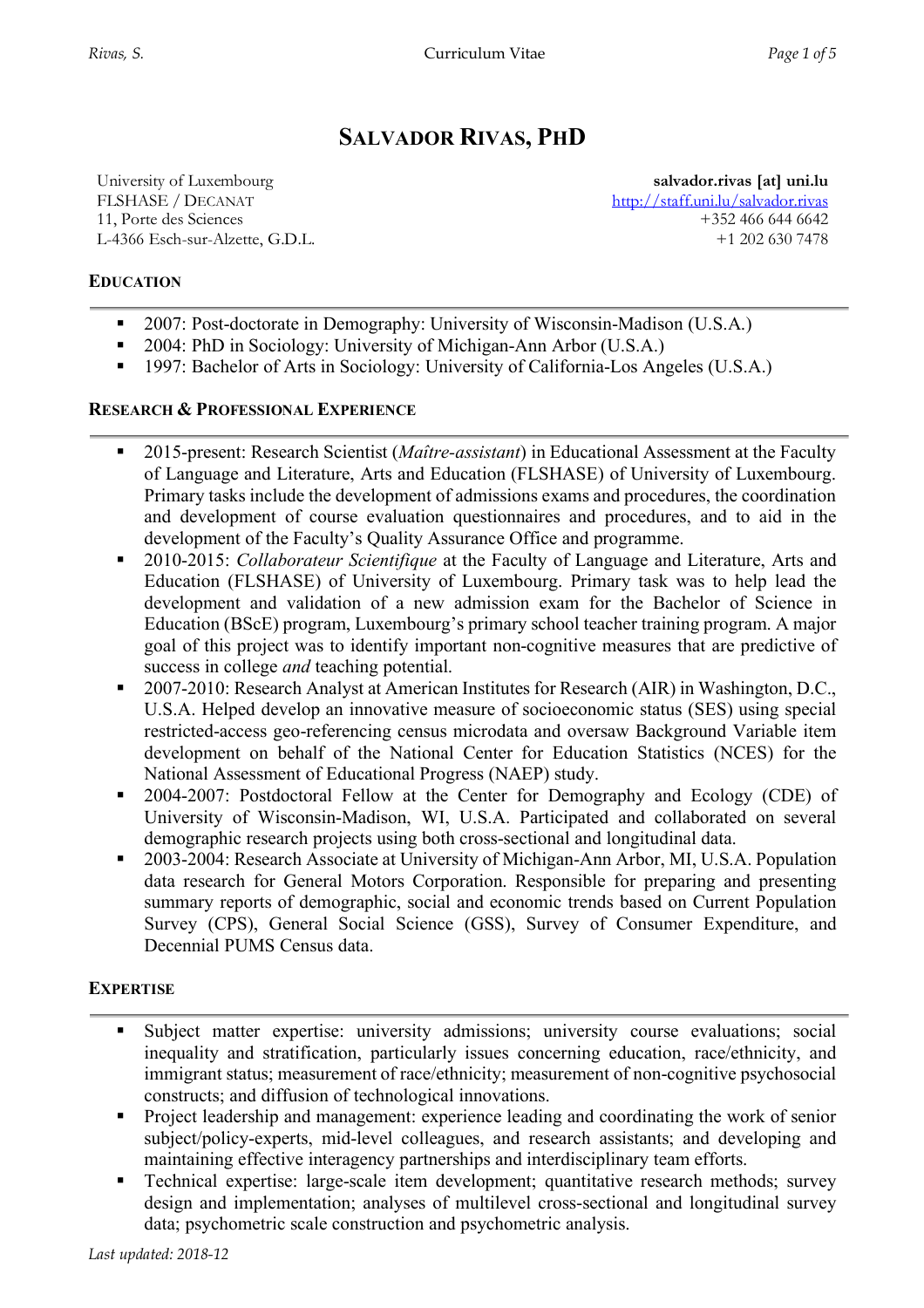#### **SELECTED ACADEMIC PUBLICATIONS & PRESENTATIONS**

- Reichert, Monique, Charlotte Krämer, Salvador Rivas, Rachel Wollschläger, and Sonja Ugen. (2018) "Außerschulisches Lesen und Lesekompetenz Zum Zusammenhang zwischen den Deutsch- und Französisch-Lesekompetenzen von Neuntklässlerinnen und Neuntklässlern und ihren außerschulischen Lesegewohnheiten in Luxemburg." Paper presented at the Inagural LuxERA conference held on November 8-9, 2018 in Belval, Luxembourg.
- Reichert, Monique, Charlotte Krämer, Salvador Rivas, Rachel Wollschläger, and Sonja Ugen. (2018) "Faut-il lire, et que faut-il lire, pour mieux savoir lire? La compréhension de textes parmi les adolescents: tentative d'explication des différences interindividuelles." Paper presented at the 30th anual meeting of the ADMEE-Europe held on January 10-12, 2018 in Belval, Luxembourg.
- Ferreira, Ana, Jean-Louis Huynen, Vincent Koenig, Gabriele Lenzini, and Salvador Rivas. (2015) "Do graphical cues effectively inform users? A socio-technical security study in accessing wifi networks." In *Lecture Notes in Computer Science*.
- Weinerth, Katja, Vincent Koenig, Salvador Rivas, Martin Brunner, and Romain Martin. (2014) "HCI Design Methods in CBA: Lessons Learned and Recommendations Based on a Concept Map Use Case." In Proceedings of World Conference on Educational Multimedia, Hypermedia and Telecommunications.
- Ferreira, Ana, Jean-Louis Huynen, Vincent Koenig, Gabriele Lenzini, and Salvador Rivas. (2013) "Socio-technical Study on the Effect of Trust and Context When Choosing Wireless Names." Paper presented in 9<sup>th</sup> International Workshop on Security and Trust Management held on September 12-13, 2013 in Egham, UK.
- Rivas, Salvador. (2012) "Improving Admission Decisions for a Teacher Training Program: The Case of a Multilingual and Multicultural Environment." Paper presented at annual meetings of the American Educational Research Association (AERA) held on April 13-17, 2012 in Vancouver, British Columbia, Canada.
- Dogan, Enis and Salvador Rivas. (2012) "A Blind Item-Review Process as a Method to Investigate Item Characteristics in Measuring Diverse Populations." Paper presented at annual meetings of the National Council on Measurement in Education (NCME) held on April 14-16, 2012 in Vancouver, British Columbia, Canada.
- Rivas, Salvador, Robert M. Hauser, and Vicky Chang. (2011) "Toward a Revised Socioeconomic Index using the American Community Survey, 2000-2006." Poster presented at the annual Spring meetings of the International Sociological Association (ISA) Research Committee on Social Stratification (RC28) held on April 13-16, 2011 at the University of Essex, UK.
- Ogut, Burhan and Salvador Rivas. (2011) "Deciphering Socioeconomic Status: Understanding the Association Between SES and Student Background Variables in the National Assessment of Educational Progress." Paper presented at the annual meetings of the American Educational Research Association (AERA) in New Orleans, LA held April 8 – April 12, 2011.
- Wilson, Franklin D., Uzi Rebhun, and Salvador Rivas. 2011. "Population Change and Changing Educational Attainment of Ethnic Groups in the United States, 1980-2000." *Population Research and Policy Review,* 30: 639-659.
- Rivas, Salvador and Burhan Ogut. (2010) "Understanding the Association Between the National School Lunch Program, SES, and Reading Among Grade 8 Students in NAEP." Paper presented at the annual meetings of the American Educational Research Association (AERA) in Denver, Colorado held April 30 - May 4, 2010.
- Rivas, Salvador and Ebony L. Walton. (2010) "Looking to the Past, to help the Future: Using Retired NAEP Variables to Improve ELL Identification." Paper presented at the American Educational Research Association (AERA) meetings in Denver, Colorado held April 30 - May 4, 2010.
- Rivas, Salvador, Burhan Ogut, and Oak Santrakul. (2010) "Shifting Demographics: Preparing for a New Race and Ethnicity Classification Scheme in NAEP." Paper presented at the annual meetings of the Population Association of America (PAA) in Dallas, Texas held April 15-17, 2010.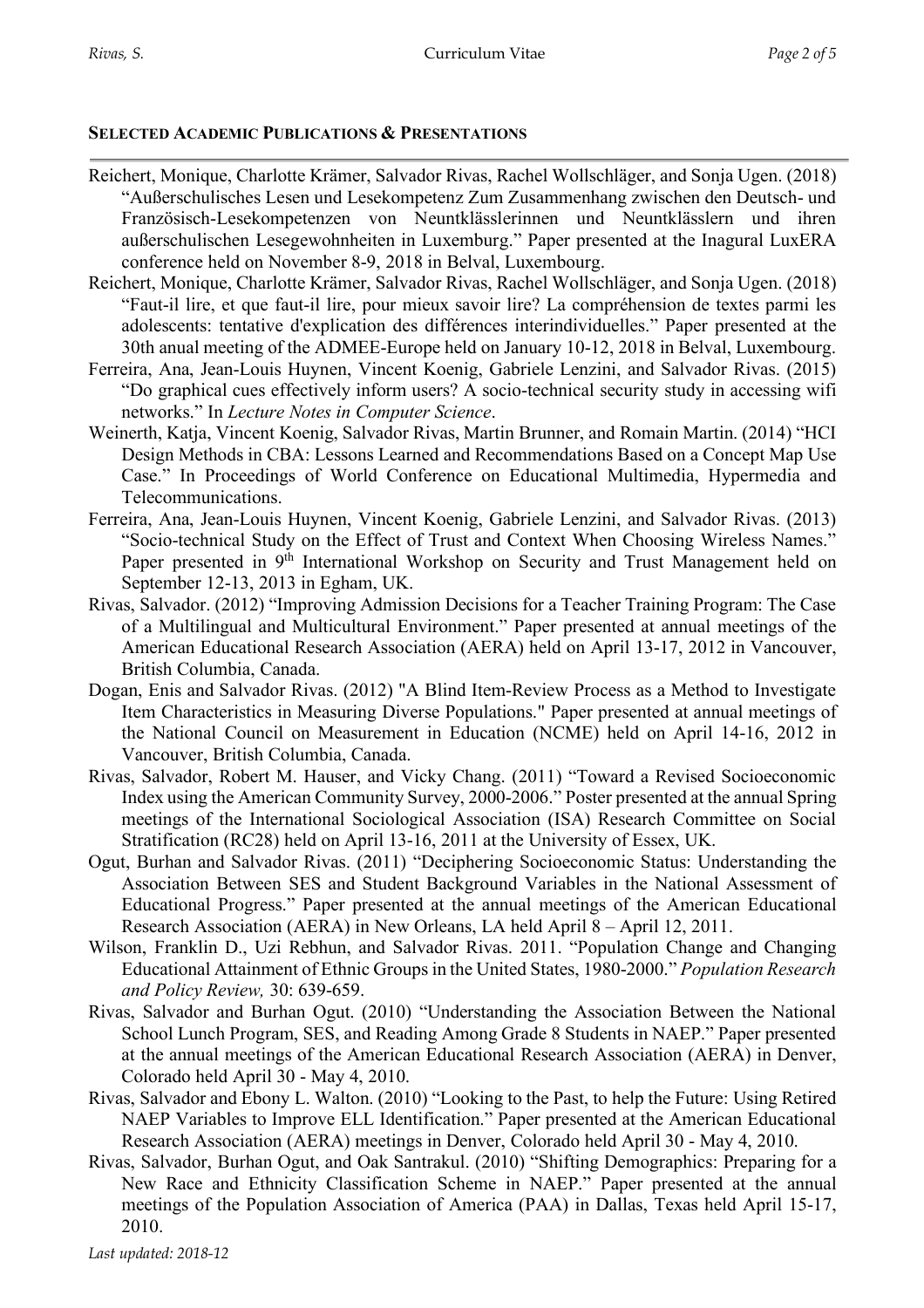- Rivas, Salvador. (2007) "Digital Inequality Among U.S. Latinos: What do we know? What do we want to know?" Invited presentation at eChicago: Understanding and Implementing Local Community Use of Information Technology symposium hosted by the Graduate School of Library and Information Science at Dominican University on April 20, 2007.
- Rivas, Salvador. "Coverage Error: Achilles' Heel of Web-based Surveys." CDE Working Paper, No. 2006-06.
- Freese, Jeremy, Salvador Rivas, and Eszter Hargittai. 2006. "Cognitive Ability and Internet Use Among Older Adults." *Poetics,* 34:236-249.
- Rivas, Salvador, Gilbert Brenes, and Julieta Perez Amador. (2006) "Analfabetismo Cibernético: Una Nueva Dimensión de la Desigualdad Social en Latinoamérica." ["Cybernetic Illiteracy: A New Dimension of Social Inequality in Latin America."] Paper presented at the 2nd Congress of the Population Association of Latin America (ALAP) in Guadalajara, Jalisco, Mexico held September 3-5, 2006.
- Freese, Jeremy, Salvador Rivas, and Eszter Hargittai. (2006) "Cognitive Skills and Internet Use among Older Adults." Paper presented at the annual meetings of the American Sociological Association (ASA) in Montreal, Quebec, Canada held August 10-14, 2006.
- Rivas, Salvador and Jeremy Freese. (2006) "Income and Digital Inequalities in the United States." Invited presentation at the annual IRP Summer Research Workshop: Current Research on the Low-Income Population in Madison, Wisconsin held June 19-22, 2006.
- Freese, Jeremy and Salvador Rivas. (2005) "Cognition, Personality, and the Sociology of Response to Social Change: The Case of Internet Adoption." Paper presented at the annual meetings of the Gerontological Society of America (GSA) in Orlando, Florida. (CDE WorkingPaper, No. 2006-07)
- Rivas, Salvador. (2005) "The Divide in the Digital Divide: Race and Ethnic Differences in Computer Ownership, 1984-2003." Paper presented at the annual meetings of the American Sociological Association (ASA) in Philadelphia, Pennsylvania.
- Pedraza, Silvia and Salvador Rivas. (2005) "Family and Work: Immigrant Self-employment Among Latin American and Asian Immigrants in the U.S. in 2000." Paper presented at the annual meetings of the American Sociological Association (ASA) in Philadelphia, Pennsylvania.
- Pedraza, Silvia and Salvador Rivas. (2005) "Immigrant Self-employment Among Latin American and Asian Immigrants in the U.S. in 2000: A Tale of Resources, A Tale of Cities." Invited presentation at Mexican Immigrant Entrepreneurs mini-conference hosted by the UCLA Latin American Center, Los Angeles, California.
- Manfreda, Katja L., Mick Couper, Mateja Vohar, Salvador Rivas, and Vasja Vehovar. 2002 "Virtual Selves and Web Surveys." *Developments in Social Science Methodology,* 18: 187-213.
- Rivas, Salvador. (1997) "Educational Attainment as a Function of Delayed Acculturation." Paper presented at the American Sociological Association (ASA) meetings in Toronto, Canada.

#### **UNIVERSITY / FACULTY SERVICE & PRESENTATIONS**

- Rivas, Salvador. (2018) "Migration at the FLSHASE Survey." Descriptive analysis of intra-faculty survey data concerning Migration research activities among Faculty members, and preparation of key results for the FLSHASE Decanat.
- Rivas, Salvador. (2018) "FLSHASE Perception Survey." Descriptive analysis of survey data concerning the perception of the FLSHASE among key stakeholders, and the preparation of results for the FLSHASE Decanat.
- Rivas, Salvador. (2018) "Teacher Needs Survey 2018: Main Findings." Analysis of intra-university survey data and preparation of presentation communicating the main findings for the Office of the Vice-Rector of Academic Affairs at the University of Luxembourg.
- Rivas, Salvador. (2017) "FLSHASE IPSE Doctoral School: PhD Candidate Programme Study." Designed, implemented, and analysed a questionnaire study among PhD candidates about their experiences in the IPSE Doctoral programme. Report submitted to Head of Doctoral Programme.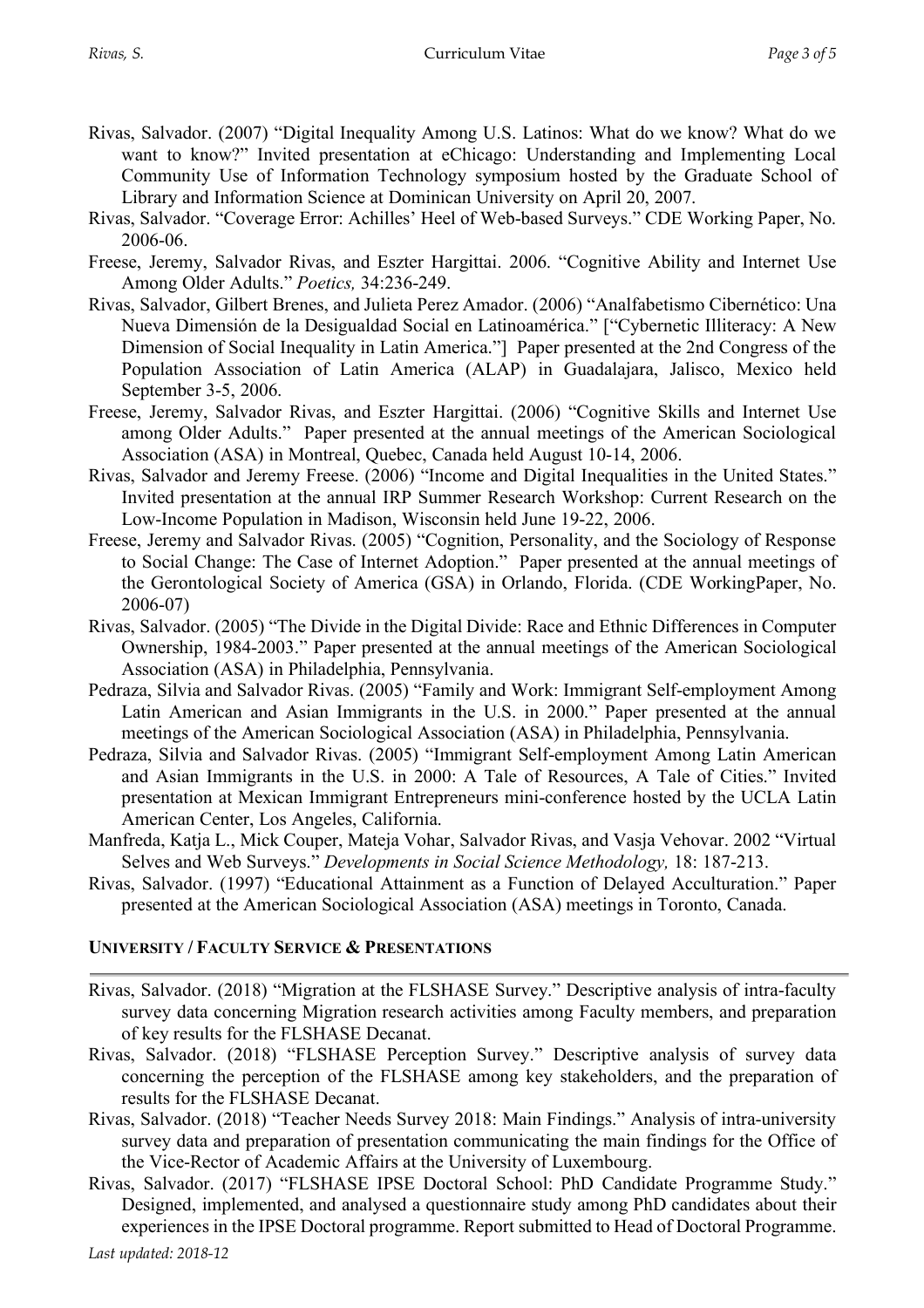- Rivas, Salvador. (2016) "Institutional Evaluation of the UL." Analysis of intra-faculty survey data among Faculty members about their opinions concerning the organization, functioning and developments of the Faculty; preparation of key results for the FLSHASE Decanat.
- Rivas, Salvador. (2012) "Meeting Quality Assurance Goals: An Admissions Research Programme for the FLSHASE." Concept paper outlining the vision and scope of a University Admissions Research Programme as part of a wider quality assurance plan, submitted for consideration in the 2014-2017 quadrennial plan at the University of Luxembourg.

#### **WORK IN PROGRESS**

- Rivas, Salvador and Gilbert Busana. "Toward new measures of social competencies associated with academic performance in college and the potential for effective teaching."
- Rivas, Salvador and Vincent Koenig. "S'Likert: Toward a new measurement scale: Combining the best of two worlds."
- Rivas, Salvador, and Armanda Hamtiaux. "Adaptability among first-year college students in a teacher-training program."
- Rivas, Salvador, and Yves Kreis. "Understanding mathematics related anxiety among pre-service teachers and subsequent teaching-style."
- Rivas, Salvador. "Who becomes a primary school teacher in Luxembourg? The effect of parent's occupation."

#### **TEACHING EXPERIENCE**

- Instructor. (October 16th December 18th, 2018). "Skills-1: Statistical Analysis using Stata." Masters in Social Sciences and Educational Sciences programme at the University of Luxembourg, Belval Campus, Luxembourg.
- Co-instructor. (July 29th August 2nd, 2013). "Categorical Data Analysis using Stata." Colegio de Mexico, Mexico City, Mexico.
- Co-instructor. (June 23rd June 28th, 2008). "Introduction to the Malawi DHS: Demographic and Socio-Economic Analysis using Stata." Chancellor College, Zomba, Malawi. World Bank funded.
- Co-instructor. (January 20 January 31, 2003). "Analysis of Survey Data for Social Science Research." Department of Economics, University of Cape Town, South Africa in collaboration with the School of Public Policy, University of Michigan.
- Co-instructor. (January 21 February 1, 2002). "Analysis of Survey Data for Social Science Research." Department of Economics, University of Cape Town, South Africa in collaboration with the School of Public Policy, University of Michigan.
- Rivas, Salvador. Graduate Student Instructor. (Winter 2000) "Introduction to Research Methods." Department of Sociology, University of Michigan.
- Rivas, Salvador. Graduate Student Instructor. (Fall 1999) "Elementary Statistics." Department of Sociology, University of Michigan.

#### **RESEARCH GRANTS**

■ Rivas, Salvador and Kate Williams. (2004). "Computer and Internet Use Among So-Called "Technology Have-Nots" in the Latino Community of Toledo, Ohio." Grant from the National Poverty Center, \$9,284.